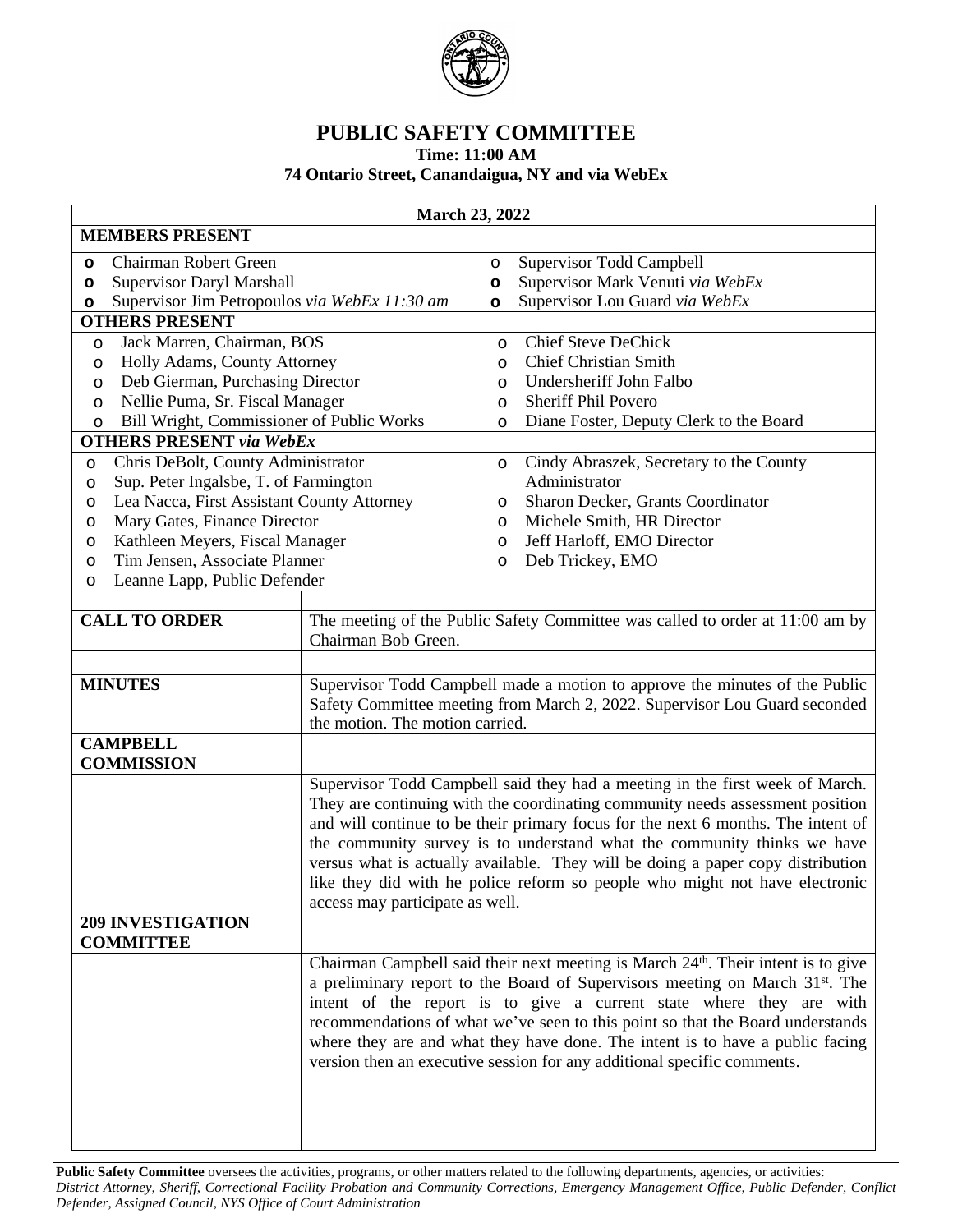| <b>PLANNING</b>                     |                                                                                                                          |
|-------------------------------------|--------------------------------------------------------------------------------------------------------------------------|
| <b>Resolution:</b> Capital Project  | Tim Jensen presented a resolution to establish a public hearing date and lead                                            |
| No. H062-19 - Firing Range          | agency for SEQR review of the firing range.                                                                              |
| Improvements - SEQR Review          |                                                                                                                          |
| $-Estabilishment of Intent to$      | Supervisor Guard motioned to approve the resolution, seconded by Supervisor                                              |
| Serve as Lead Agency and Set        | Daryl Marshall. The motion carried.                                                                                      |
| the Public Hearing Date             |                                                                                                                          |
|                                     | Supervisor Marshall asked if there was a final plan. Mr. Jensen replied they have                                        |
|                                     | a concept level plant tat they've got a consensus on and that is why they are                                            |
|                                     | proceeding with the environmental review at this point. Once they get through                                            |
|                                     | the SEQR process, they will proceed further into design to develop specs and get<br>it built.                            |
| <b>CONFLICT DEFENDER</b>            |                                                                                                                          |
|                                     | No items were submitted for the Conflict Defender.                                                                       |
| <b>PUBLIC DEFENDER</b>              |                                                                                                                          |
| <b>Resolution:</b> Authorization to | Leanne Lapp presented two resolutions requesting acceptance of contracts from                                            |
| Enter into a Contract with          | the Office of Indigent Legal Services. Both resolutions is for the second Hurrell-                                       |
| New York State Office of            | Harring Grant; one for Caseload Relief Grant and the other for Counsel at                                                |
| Indigent Legal Services -           | Arraignment Grant. She noted that the resolutions will have updated Munis                                                |
| <b>Second Hurrell-Harring</b>       | numbers and will forward them for the Board agenda.                                                                      |
| <b>Caseload Relief Grant</b>        |                                                                                                                          |
| $(C2NDHCR102) - Office$ of          | Supervisor Todd Campbell motioned to approve the two resolutions as a block,                                             |
| <b>Indigent Legal Services</b>      | seconded by Supervisor Lou Guard. The motion carried.                                                                    |
| (Public Defender, Conflict          |                                                                                                                          |
| Defender, and Assigned              |                                                                                                                          |
| Counsel)                            |                                                                                                                          |
|                                     |                                                                                                                          |
| <b>Resolution:</b> Authorization to |                                                                                                                          |
| Enter into a Contract with          |                                                                                                                          |
| New York State Office of            |                                                                                                                          |
|                                     |                                                                                                                          |
| <b>Indigent Legal Services –</b>    |                                                                                                                          |
| Second Hurrell-Harring -            |                                                                                                                          |
| Counsel at Arraignment              |                                                                                                                          |
| Grant (COHHA202) - Office           |                                                                                                                          |
| of Indigent Legal Services          |                                                                                                                          |
|                                     |                                                                                                                          |
| <b>Resolution:</b> Acceptance of    | Ms. Lapp presented a resolution to modify a previous resolution to amend the<br>contract name with Great Tie Consulting. |
| Contract – Great Tie                |                                                                                                                          |
| <b>Consulting Corp.</b> (Patrick    | Supervisor Daryl Marshall motioned to approve the resolution, seconded by                                                |
| McGrath)                            | Supervisor Mark Venuti. The motion carried.                                                                              |
| <b>DISTRICT ATTORNEY</b>            |                                                                                                                          |
| <b>Resolution:</b> Authorization to | Chairman Green asked if Mary Gates could present the DA resolution due to his                                            |
| Accept Office for the               | absence. Ms. Gates presented a resolution to accept an Office of Prevention of                                           |
| <b>Prevention of Domestic</b>       | Domestic Violence (OPDV) grant; a PEAF grant for the DA. She said it is a new                                            |
| Violence's (OPDV) Pandemic          | grant that the DA's office has been awarded. She noted the Munis number will                                             |
| <b>Emergency Assistance Fund</b>    | be updated before it gets submitted to the Board agenda.                                                                 |
| (PEAF) Grant - District             |                                                                                                                          |
| Attorney's Office                   | Supervisor Mark Venuti motioned to approve the resolution, seconded by                                                   |
|                                     | Supervisor Lou Guard. The motion carried.                                                                                |
|                                     |                                                                                                                          |
|                                     | Supervisor Campbell requested that any departments that are going to send                                                |
|                                     | resolutions to any of the committees that they attend the committee meeting, or                                          |
|                                     | someone designated by that department to attend the meeting to be able to                                                |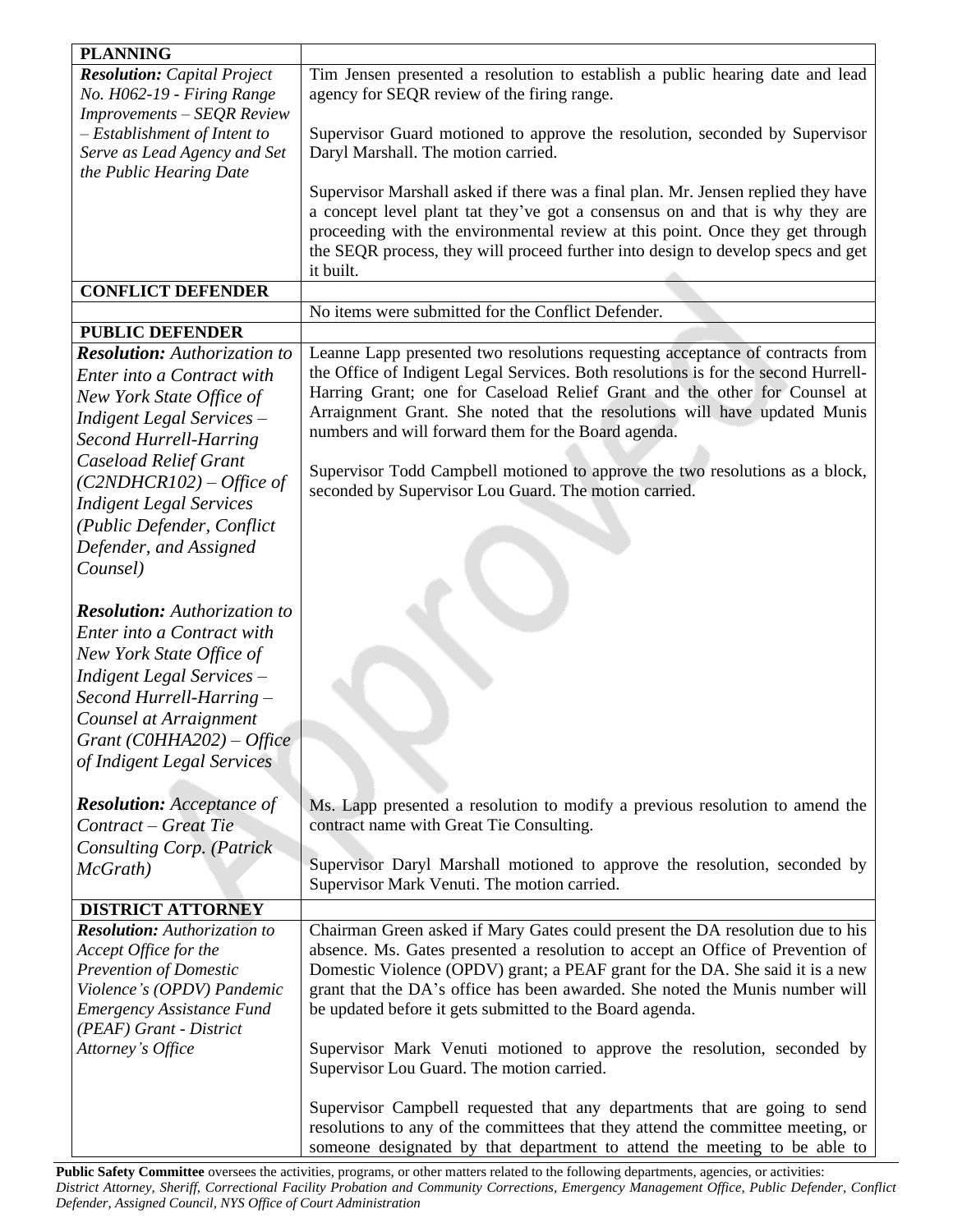Public Safety Committee oversees the activities, programs, or other matters related to the following departments, agencies, or activities: District Attorney, Sheriff, Correctional Facility Probation and Community Corrections, Emergency Management Office, Public Defender, Conflict *Defender, Assigned Council, NYS Office of Court Administration*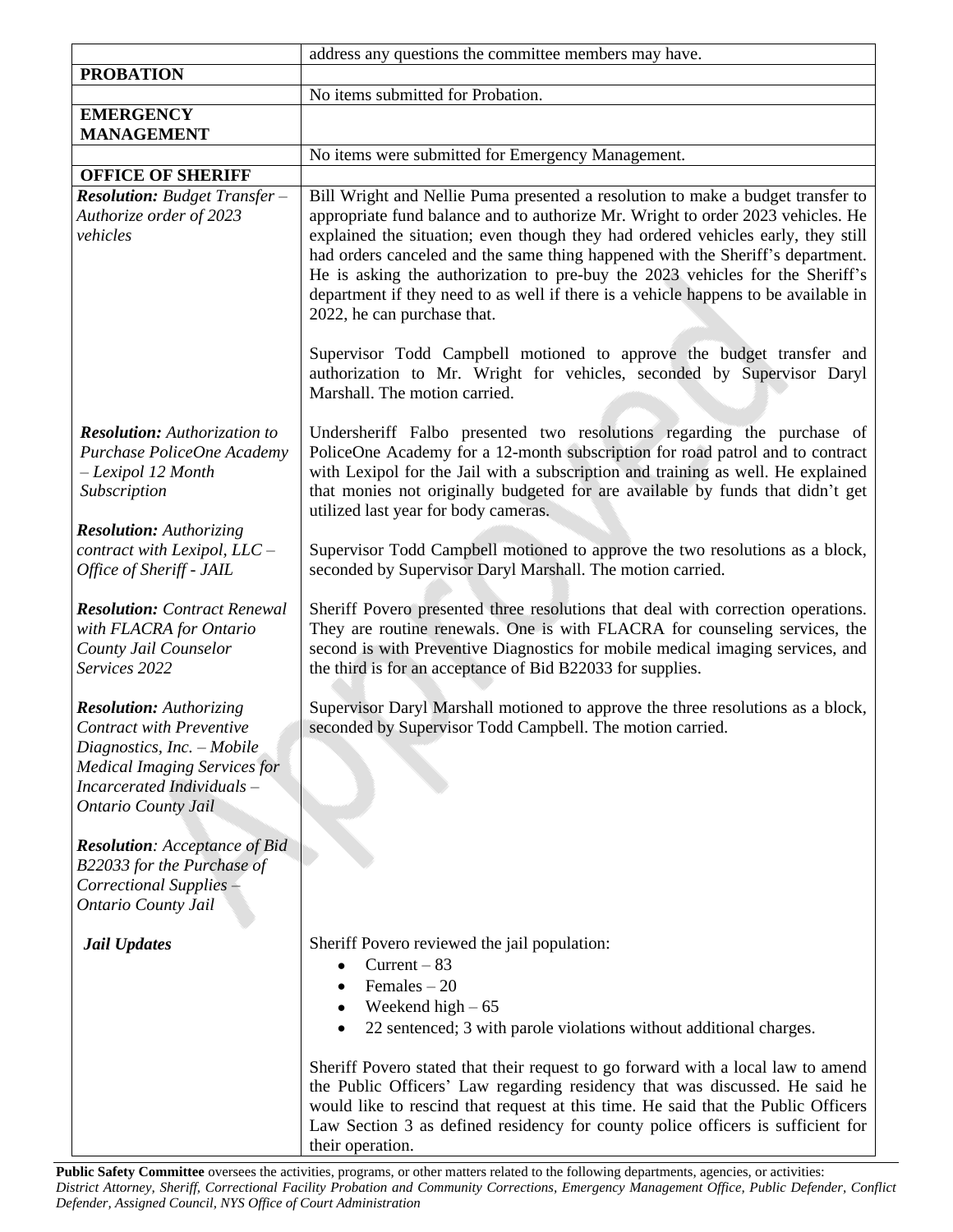|                                 | Holly Adams noted that this proposed local law is set for a public hearing.                                                                                                                                                                                                                                                                                                                                                                                                                                                                                                                                                                                                                                                                                                                                                                                                                                                                                                                                                                                                                                                                                                                                |
|---------------------------------|------------------------------------------------------------------------------------------------------------------------------------------------------------------------------------------------------------------------------------------------------------------------------------------------------------------------------------------------------------------------------------------------------------------------------------------------------------------------------------------------------------------------------------------------------------------------------------------------------------------------------------------------------------------------------------------------------------------------------------------------------------------------------------------------------------------------------------------------------------------------------------------------------------------------------------------------------------------------------------------------------------------------------------------------------------------------------------------------------------------------------------------------------------------------------------------------------------|
|                                 | Chairman Marren said they would move forward with the public hearing to hear                                                                                                                                                                                                                                                                                                                                                                                                                                                                                                                                                                                                                                                                                                                                                                                                                                                                                                                                                                                                                                                                                                                               |
|                                 | any public comments, but no action will be further taken.                                                                                                                                                                                                                                                                                                                                                                                                                                                                                                                                                                                                                                                                                                                                                                                                                                                                                                                                                                                                                                                                                                                                                  |
| <b>COUNTY</b>                   | Sheriff Povero said he appreciated all the work that was done.                                                                                                                                                                                                                                                                                                                                                                                                                                                                                                                                                                                                                                                                                                                                                                                                                                                                                                                                                                                                                                                                                                                                             |
| <b>ADMINISTRATOR</b>            |                                                                                                                                                                                                                                                                                                                                                                                                                                                                                                                                                                                                                                                                                                                                                                                                                                                                                                                                                                                                                                                                                                                                                                                                            |
| <b>Informational:</b> A no-cost | Chris DeBolt explained the necessity for a no-cost time extension for CGR for                                                                                                                                                                                                                                                                                                                                                                                                                                                                                                                                                                                                                                                                                                                                                                                                                                                                                                                                                                                                                                                                                                                              |
| time extension through          | the County wide Fire and EMS study noting there were delays in getting the                                                                                                                                                                                                                                                                                                                                                                                                                                                                                                                                                                                                                                                                                                                                                                                                                                                                                                                                                                                                                                                                                                                                 |
| August 31, 2022 (six            | study off as quickly as they had hoped.                                                                                                                                                                                                                                                                                                                                                                                                                                                                                                                                                                                                                                                                                                                                                                                                                                                                                                                                                                                                                                                                                                                                                                    |
| month) for CGR for the          |                                                                                                                                                                                                                                                                                                                                                                                                                                                                                                                                                                                                                                                                                                                                                                                                                                                                                                                                                                                                                                                                                                                                                                                                            |
| County wide Fire/EMS            | Chairman Marren requested that the Chairman of Public Safety provide an                                                                                                                                                                                                                                                                                                                                                                                                                                                                                                                                                                                                                                                                                                                                                                                                                                                                                                                                                                                                                                                                                                                                    |
| study (Res. No. 414-2021)       | update to the full board on this study at the next Board of Supervisors meeting.                                                                                                                                                                                                                                                                                                                                                                                                                                                                                                                                                                                                                                                                                                                                                                                                                                                                                                                                                                                                                                                                                                                           |
| original agreement through      |                                                                                                                                                                                                                                                                                                                                                                                                                                                                                                                                                                                                                                                                                                                                                                                                                                                                                                                                                                                                                                                                                                                                                                                                            |
| February 28, 2022)              |                                                                                                                                                                                                                                                                                                                                                                                                                                                                                                                                                                                                                                                                                                                                                                                                                                                                                                                                                                                                                                                                                                                                                                                                            |
| <b>PRIVILEGE of the FLOOR</b>   |                                                                                                                                                                                                                                                                                                                                                                                                                                                                                                                                                                                                                                                                                                                                                                                                                                                                                                                                                                                                                                                                                                                                                                                                            |
|                                 |                                                                                                                                                                                                                                                                                                                                                                                                                                                                                                                                                                                                                                                                                                                                                                                                                                                                                                                                                                                                                                                                                                                                                                                                            |
|                                 | Chief Chris Smith read a letter he wrote to the committee regarding corrections.<br>It stated the following:                                                                                                                                                                                                                                                                                                                                                                                                                                                                                                                                                                                                                                                                                                                                                                                                                                                                                                                                                                                                                                                                                               |
|                                 |                                                                                                                                                                                                                                                                                                                                                                                                                                                                                                                                                                                                                                                                                                                                                                                                                                                                                                                                                                                                                                                                                                                                                                                                            |
|                                 | "Dear Committee Members,                                                                                                                                                                                                                                                                                                                                                                                                                                                                                                                                                                                                                                                                                                                                                                                                                                                                                                                                                                                                                                                                                                                                                                                   |
|                                 | Thank you for allowing me the opportunity to speak today with regards to<br>Corrections. Over the years, each of us here today have seen an incredible<br>increase in the need for assistance that Correction Officers face every day. First<br>and foremost, I would like to thank this Committee for that invaluable assistance<br>you are a crucial part of in providing.                                                                                                                                                                                                                                                                                                                                                                                                                                                                                                                                                                                                                                                                                                                                                                                                                               |
|                                 | The changing laws of New York such as Bail Reform, Less is More and The<br>HALT Act, have major impacts on every County. Each change comes with new<br>legal requirements and obligations that impact our operation. Individuals that we<br>once considered to be "High Needs" are now considered to be "Acute Care"<br>cases. Bail Reform brings to our operation individuals who require intense<br>medical, mental health or substance use care. In some instances, they have a<br>combination of needs or a trifecta of needs in worse case scenarios. Ontario<br>County took a lead role in implementing the MAT / Medication Assisted<br>Treatment program one year prior to it becoming a legal requirement. Without<br>the assistance and foresight of this Committee, we would not have been an<br>example for others to learn from or have the ability to create positive re-entry<br>into our communities. In keeping up with a "Community Standard of Care", we<br>are now researching a monthly injection of buprenorphine, called Sublocade.<br>This level of care is more expensive but aids in the reduction for diversion within<br>the Facility and increases safety for those we serve. |
|                                 | The pandemic also brought on many challenges. The low staffing numbers<br>within our operation have never been seen before. Your Correction Professionals<br>and your Support Staff continue to make each day, safe, secure and orderly not<br>only for themselves but for those they serve and for our community. They<br>understand the expectations placed upon them and they understand the duties<br>they swore to uphold, even through the struggles. This Committee, providing<br>resources to those serving in our Facility, is a characteristic, that each of you can<br>be proud to be a part of and is a trait that I and all of us say "Thank You" for.                                                                                                                                                                                                                                                                                                                                                                                                                                                                                                                                        |
|                                 | No operation is successful without the tools and resources this Committee<br>provides. The training we receive each year is paramount. Without training, we<br>become stale and have less ability in maintaining that forward thinking approach,<br>which I have always known Ontario County to have. Training is not an option.                                                                                                                                                                                                                                                                                                                                                                                                                                                                                                                                                                                                                                                                                                                                                                                                                                                                           |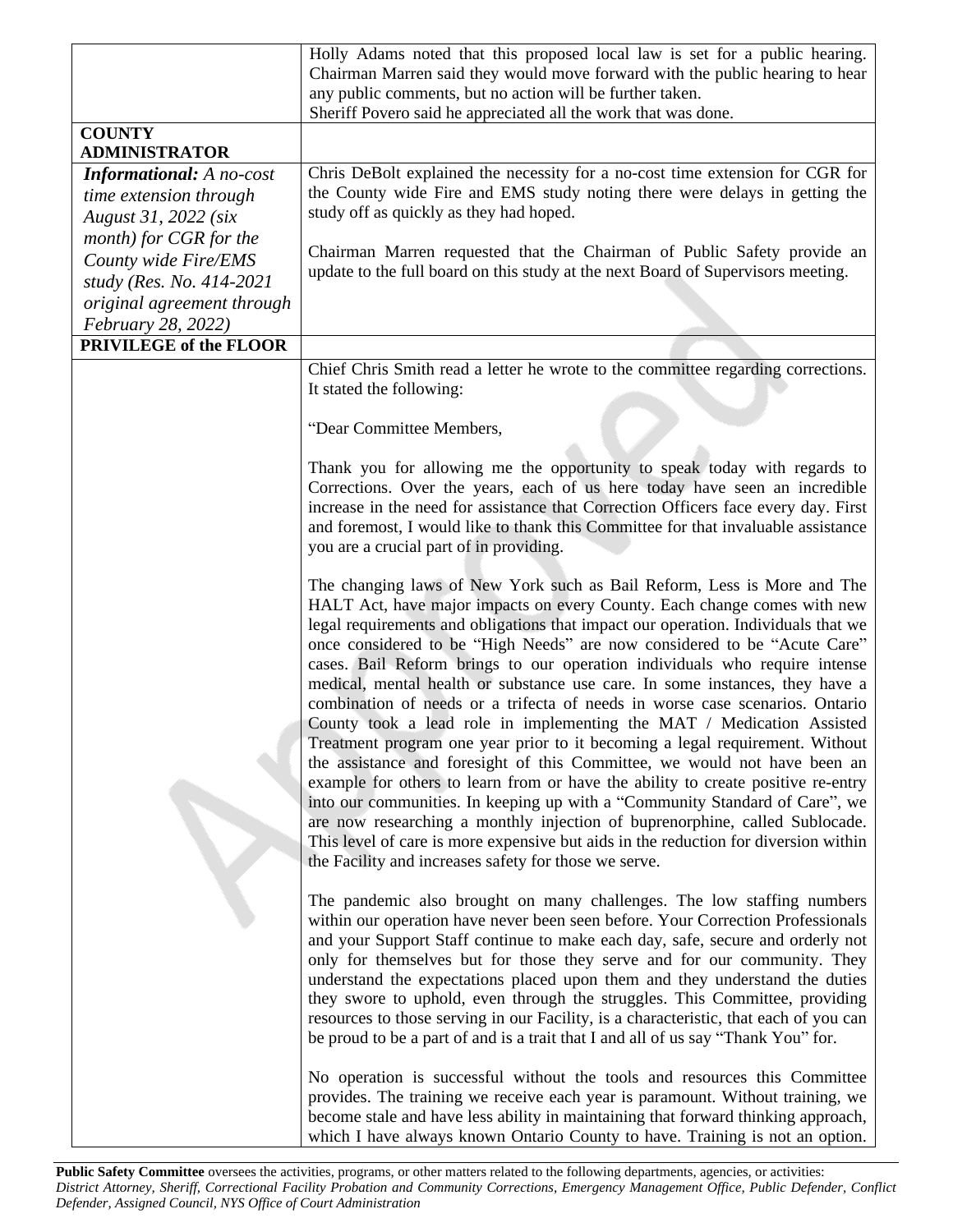|                                     | Training aids in the service we provide to those in our care, training aids in the<br>safety of our community and training aids in the commitment we have as human<br>beings to always treat one another the way we wish to be treated ourselves.<br>Ontario County has always been forward thinking and we have taken great pride<br>in this when others ask us how we do things.<br>I have mentioned tools and resources. Effective 1 April 2022 our Facility will<br>begin using Body Worn Cameras. Again, without the assistance and approval of<br>this Committee in the acquisition of these cameras, this would not be possible at<br>this point in the year. The use of Body Worn Cameras comes at a perfect time, as<br>the HALT Act takes effect on 31 March 2022. The HALT Act, Humane<br>Alternatives to Long Term Lock In Sanctions significantly reduces the ability<br>that a Facility has for securing an individual in their cell for periods of time. The<br>HALT Act requires that Segregated Confinement be a result of a most serious<br>offense and reduces the length of any Lock In time to be no more than 15 days.<br>The HALT Act has significant safety, security and good order of the Facility<br>concerns. The fact that this Committee takes our Staff's safety seriously by<br>providing them with Body Worn Cameras, speaks volumes. We anticipate<br>adding to our current inventory in 2022 and or 2023 due to the fact that this<br>technology has a significant positive result with the behavior management of our<br>population. |
|-------------------------------------|--------------------------------------------------------------------------------------------------------------------------------------------------------------------------------------------------------------------------------------------------------------------------------------------------------------------------------------------------------------------------------------------------------------------------------------------------------------------------------------------------------------------------------------------------------------------------------------------------------------------------------------------------------------------------------------------------------------------------------------------------------------------------------------------------------------------------------------------------------------------------------------------------------------------------------------------------------------------------------------------------------------------------------------------------------------------------------------------------------------------------------------------------------------------------------------------------------------------------------------------------------------------------------------------------------------------------------------------------------------------------------------------------------------------------------------------------------------------------------------------------------------------------------------------------------------------------|
|                                     | Each day brings new events to the front of our operation and a wide range of<br>variables to navigate through. These events are processed more effectively<br>because of the role this Committee plays behind the scenes. Without the<br>assistance from the Public Safety Committee our mission would fail. What you<br>do makes the difference in our success, the success of those we serve and<br>ultimately the success of our community. Knowing this, we extend a "Thank<br>You" to each Member of this Committee for having the frame of mind to help us<br>be a part of the Community in the most productive manner possible.                                                                                                                                                                                                                                                                                                                                                                                                                                                                                                                                                                                                                                                                                                                                                                                                                                                                                                                                   |
|                                     | Sincerely,                                                                                                                                                                                                                                                                                                                                                                                                                                                                                                                                                                                                                                                                                                                                                                                                                                                                                                                                                                                                                                                                                                                                                                                                                                                                                                                                                                                                                                                                                                                                                               |
|                                     | Chief Smith"                                                                                                                                                                                                                                                                                                                                                                                                                                                                                                                                                                                                                                                                                                                                                                                                                                                                                                                                                                                                                                                                                                                                                                                                                                                                                                                                                                                                                                                                                                                                                             |
|                                     | Sheriff Povero said Chief Smith is a true public servant.                                                                                                                                                                                                                                                                                                                                                                                                                                                                                                                                                                                                                                                                                                                                                                                                                                                                                                                                                                                                                                                                                                                                                                                                                                                                                                                                                                                                                                                                                                                |
|                                     | Chairman Green encouraged the committee to tour the jail.                                                                                                                                                                                                                                                                                                                                                                                                                                                                                                                                                                                                                                                                                                                                                                                                                                                                                                                                                                                                                                                                                                                                                                                                                                                                                                                                                                                                                                                                                                                |
|                                     | Sheriff Povero noted the license plate readers installed at Eastview Mall were<br>upgraded and shared three incidents that were directly linked to cameras and they<br>were able to apprehend the individuals by the observation of the vehicles that<br>were in these specific incidents.                                                                                                                                                                                                                                                                                                                                                                                                                                                                                                                                                                                                                                                                                                                                                                                                                                                                                                                                                                                                                                                                                                                                                                                                                                                                               |
|                                     | Chairman Marren recognized Chief Smith's growth over the years and<br>congratulated him on his retirement and thanked him for his years of service.                                                                                                                                                                                                                                                                                                                                                                                                                                                                                                                                                                                                                                                                                                                                                                                                                                                                                                                                                                                                                                                                                                                                                                                                                                                                                                                                                                                                                      |
|                                     | Next meeting date and time is Wednesday, April 13, 2022 at 11:00 am                                                                                                                                                                                                                                                                                                                                                                                                                                                                                                                                                                                                                                                                                                                                                                                                                                                                                                                                                                                                                                                                                                                                                                                                                                                                                                                                                                                                                                                                                                      |
| <b>EXECUTIVE SESSION</b>            |                                                                                                                                                                                                                                                                                                                                                                                                                                                                                                                                                                                                                                                                                                                                                                                                                                                                                                                                                                                                                                                                                                                                                                                                                                                                                                                                                                                                                                                                                                                                                                          |
|                                     | At 11:52 am, Supervisor Daryl Marshall motioned to go into executive session to<br>discuss Section 105 1(f) the medical, financial, credit or employment history of a<br>particular person or corporation, or matters leading to the appointment,<br>employment, promotion, demotion, discipline, suspension, dismissal or removal<br>of a particular person or corporation; seconded by Supervisor Todd Campbell.                                                                                                                                                                                                                                                                                                                                                                                                                                                                                                                                                                                                                                                                                                                                                                                                                                                                                                                                                                                                                                                                                                                                                       |
|                                     | The motion carried. At 12:21 pm, Supervisor Todd Campbell moved to go out of                                                                                                                                                                                                                                                                                                                                                                                                                                                                                                                                                                                                                                                                                                                                                                                                                                                                                                                                                                                                                                                                                                                                                                                                                                                                                                                                                                                                                                                                                             |
| <b>Resolution:</b> Authorization to | executive session, seconded by Supervisor Daryl Marshall. The motion carried<br>Sheriff Povero presented a resolution to contract with LEPA for preemployment                                                                                                                                                                                                                                                                                                                                                                                                                                                                                                                                                                                                                                                                                                                                                                                                                                                                                                                                                                                                                                                                                                                                                                                                                                                                                                                                                                                                            |

Public Safety Committee oversees the activities, programs, or other matters related to the following departments, agencies, or activities: District Attorney, Sheriff, Correctional Facility Probation and Community Corrections, Emergency Management Office, Public Defender, Conflict *Defender, Assigned Council, NYS Office of Court Administration*